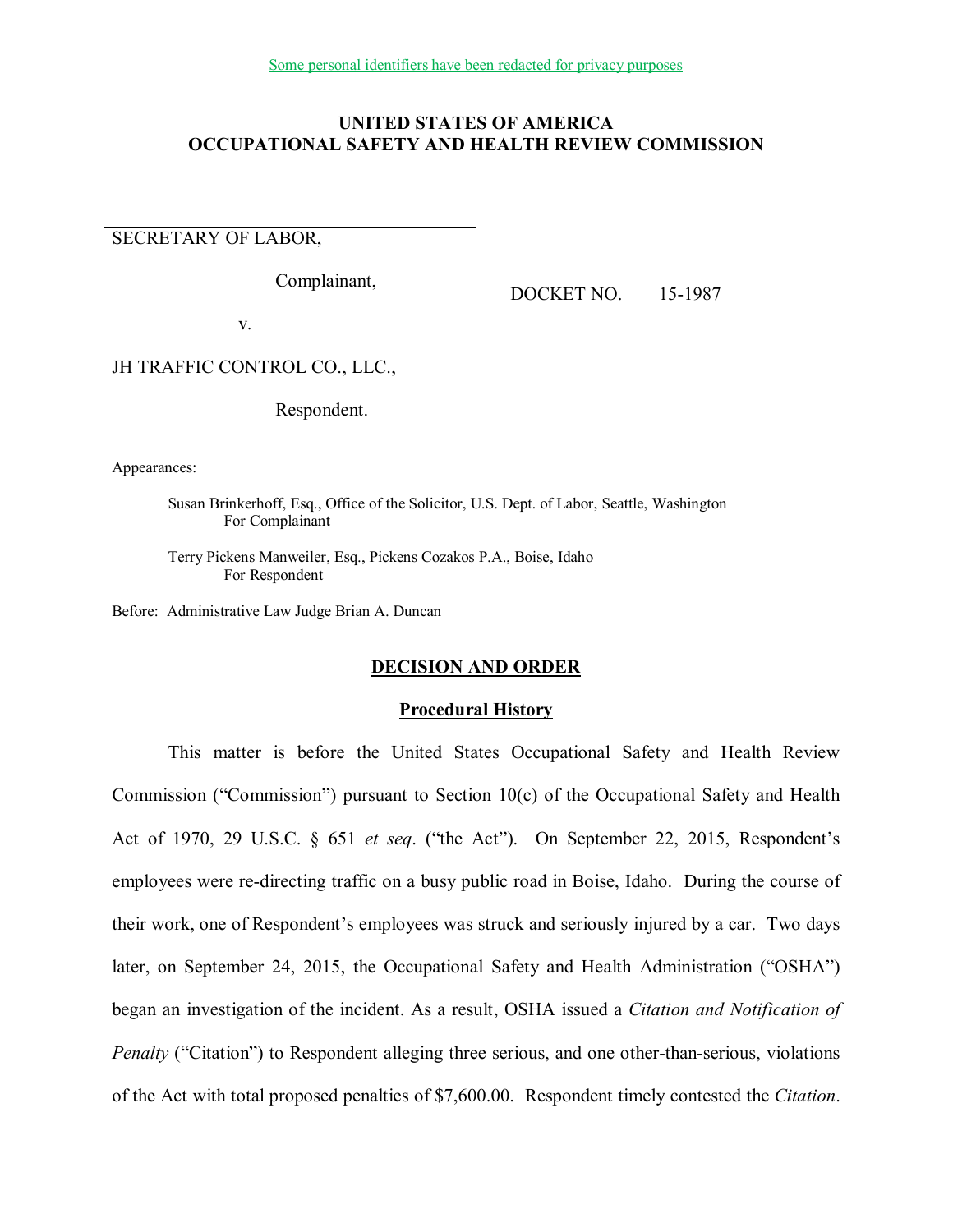A trial was conducted in Boise, Idaho on January 31, 2017. At the beginning of the trial, the parties agreed that Citation 1, Items 2 and 3 would be withdrawn. (Tr. 8). Accordingly, only Citation 1, Item 1, and Citation 2, Item 1 remained in dispute, with a modified total proposed penalty of \$4,800.00. The parties each submitted post-trial briefs for consideration.

Seven witnesses testified at trial: (1) Detective Josiah Ransom of the Boise Police Department; (2) Officer T.J. Harms of the Boise Police Department; (3) OSHA Compliance Safety and Health Officer ("CSHO") Catherine Korvig; (4) OSHA Area Director David Kearns; (5) Idaho Department of Transportation Technician Amy Bower; (6) Respondent's owner, Joie Henington; and (7) Respondent's employee, James Waters. (Tr. 30, 70, 101, 136, 154, 179, 230).

# **Jurisdiction**

The Commission has jurisdiction over this proceeding pursuant to Section  $10(c)$  of the Act. At all times relevant to this proceeding, Respondent was an employer engaged in a business and industry affecting interstate commerce within the meaning of Sections 3(3) and 3(5) of the Act, 29 U.S.C. § 652(5). (Stip. 15). *Slingluff v. OSHRC*, 425 F.3d 861 (10th Cir. 2005).

# **Stipulations[1](#page-1-0)**

- 1. "JH Traffic Control" refers to Respondent JH Traffic Control Company, LLC, d/b/a Traffic Control Company.
- 2. JH Traffic Control works in conjunction with road construction crews by setting up traffic control devices, such as traffic barrels, traffic cones, arrow boards and warning signs before the road construction crew begins their work.
- 3. Joie Henington is the sole owner of JH Traffic Control.
- 4. Ms. Henington is solely responsible for hiring and firing of employees.

 $\overline{a}$ 

<span id="page-1-0"></span><sup>1.</sup> The stipulations were read into the record. (Tr. 65).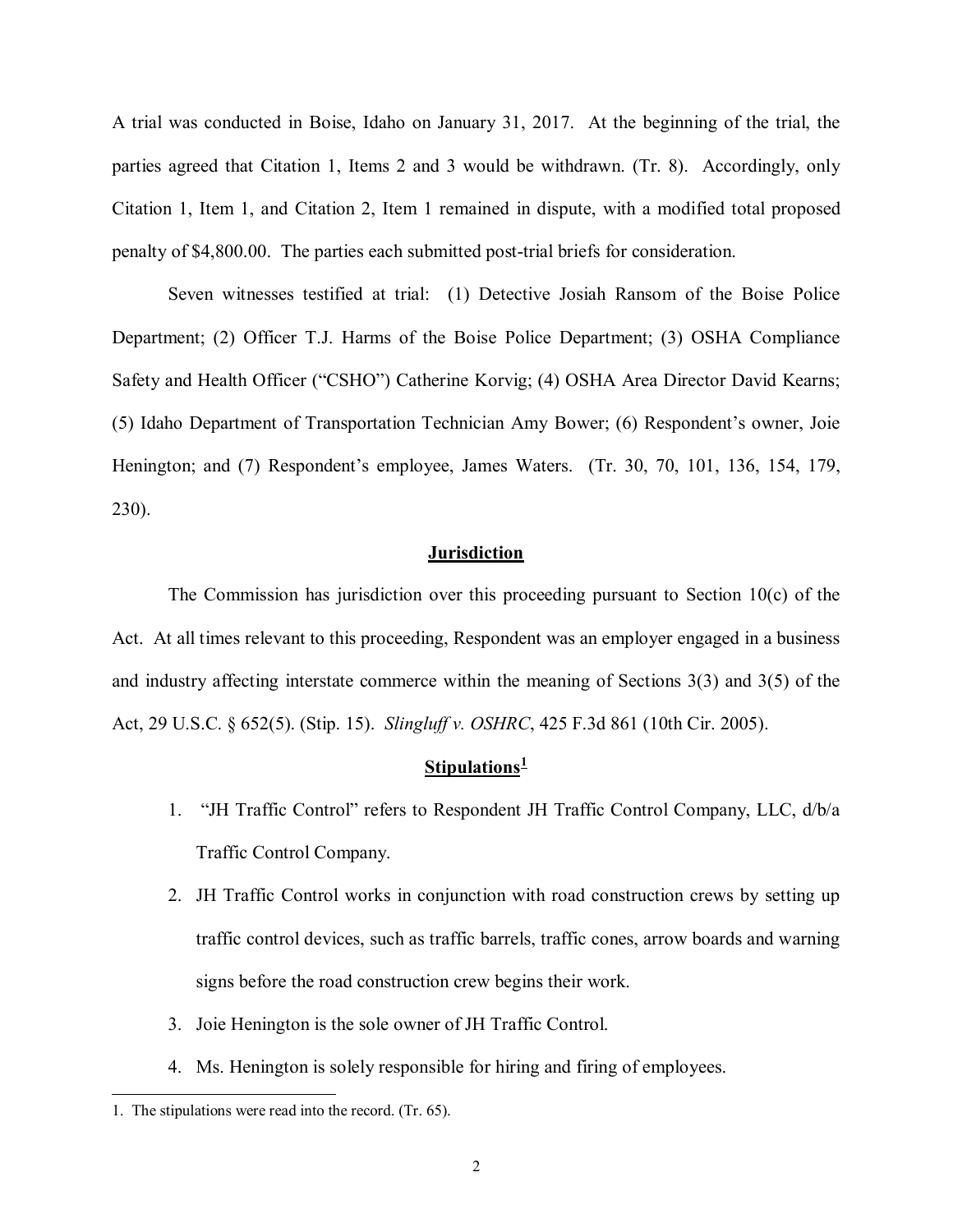- 5. Ms. Henington requires all employees of JH Traffic Control to be trained as flaggers and/or maintenance workers.
- 6. JH Traffic Control employs a certain number of its workers as maintenance employees. Maintenance employees place traffic control devices on roads to create lane shifts and merged lanes in order to divert traffic away from locations where roadwork is being conducted.
- 7. JH Traffic Control employees [redacted] and James Waters were assigned to set up a lane merge at a road construction worksite on South Broadway Avenue, just north of the intersection with West University Drive on the evening of September 22, 2015.
- 8. Broadway Avenue has three southbound lanes and two northbound lanes of travel. The northbound and southbound lanes are separated by a painted island consisting of two double-yellowed lane-marking lines.
- 9. In particular, [redacted] and Mr. Waters were to place an arrow board and traffic barrels on the northbound left (inside) lane to create a taper and or merge pattern to divert the oncoming traffic into the right (outer) lane so that road construction could be performed in the inner lane.
- 10. On the evening of September 22, 2015, the barrels were staged on the sidewalk next to the right lane such that [redacted], who was placing the barrels in the left lane, had to cross a live lane of traffic (the right lane) with the barrels.
- 11. On the evening of September 22, 2015, around 8:15 p.m., while placing the barrels, [redacted] was struck by a northbound car and seriously injured.
- 12. It is a recognized safety practice in the traffic control industry to place the traffic control devices in the direction of the flow of traffic in order to protect the worker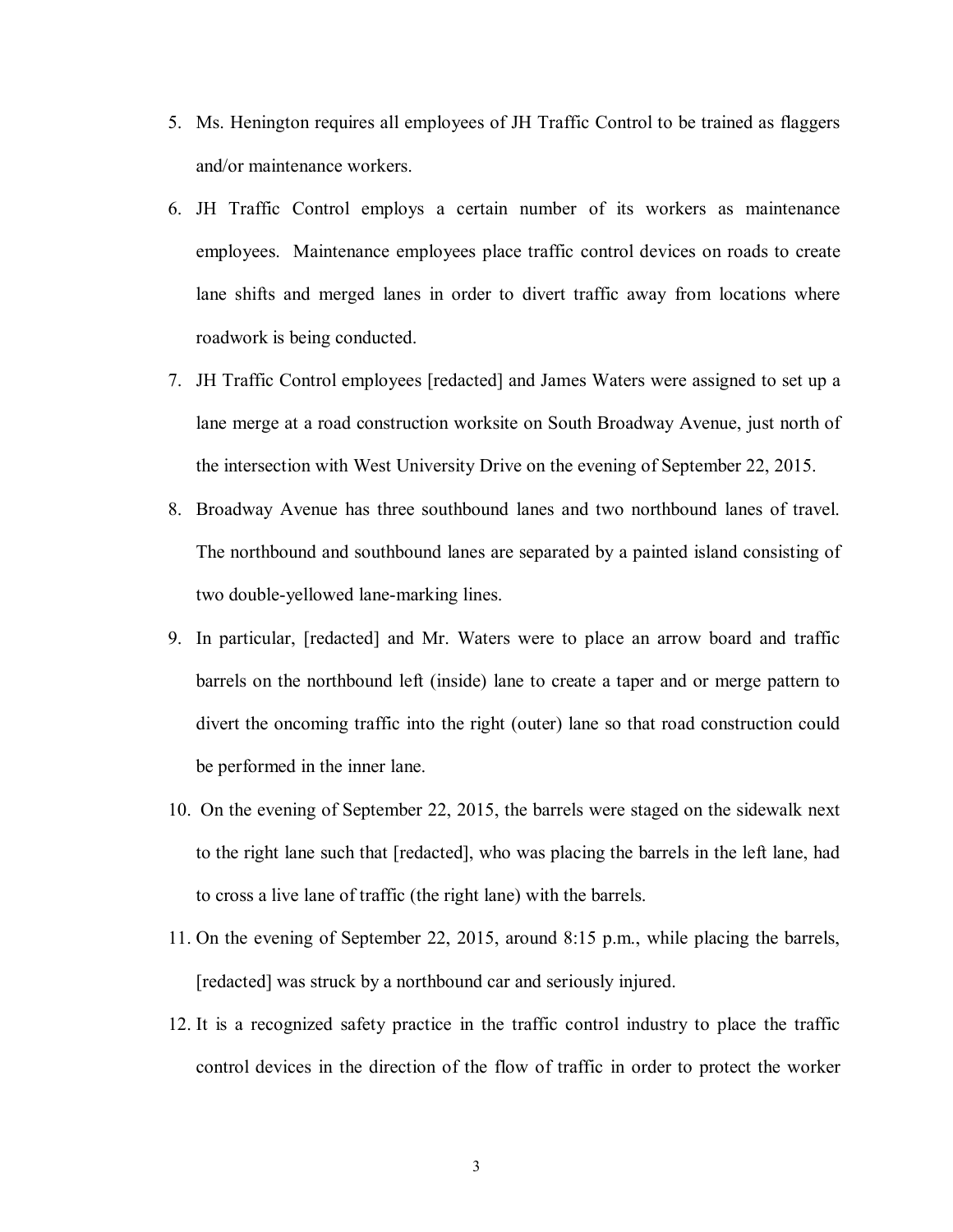placing the devices. By doing so, there are always one or more traffic control devices between the oncoming traffic and the worker.

- 13. JH Traffic Control did not notify OSHA of the accident within 24 hours.
- 14. JH Traffic Control was issued one citation for a violation of 29 U.S.C. Section 5(a)(1), the General Duty Clause under the Occupational Safety and Health Act, and one citation for a violation of 29 C.F.R. Section 1904.39(a)(2).
- 15. JH Traffic Control used tools, equipment and supplies at the worksite that were not manufactured in the state of Idaho.

### **Background**

 On September 22, 2015, Respondent's employees [redacted] and James Waters were engaged in traffic control on a busy public road in Boise, Idaho. (Stip. 7; Tr. 106). They were diverting (a/k/a "tapering") traffic for Track Utilities, Inc., who was performing road construction in the area. (Tr. 106-107). While [redacted] was setting up barrels to merge two lanes of traffic down to one lane of traffic, he was struck and seriously injured by an oncoming car (the gray Volkswagen Beetle in the photographs). (Stip. 11; Ex. C-2). [redacted] was immediately taken to the hospital, where he remained in a coma for a significant period of time,<sup>[2](#page-3-0)</sup> sustaining potentially permanent brain injuries. (Tr. 210-211). He did not testify at the trial. The driver of the vehicle, who was apparently watching a passenger in the car glue on body jewelry at the time, was ultimately convicted of reckless driving. (Tr. 51, 55, 62; Ex. R-10).

One of the primary issues in dispute is the factual question of whether [redacted] was setting up orange traffic barrels correctly. The parties strongly disagree about whether he was placing barrels *with* the flow of traffic (starting at the inner-left part of the closed lane,

 $\overline{a}$ 

<span id="page-3-0"></span><sup>&</sup>lt;sup>2</sup> The record does not indicate the length of [redacted]'s hospitalization. However, Respondent's owner testified that it was at least three days. (Tr. 210-211).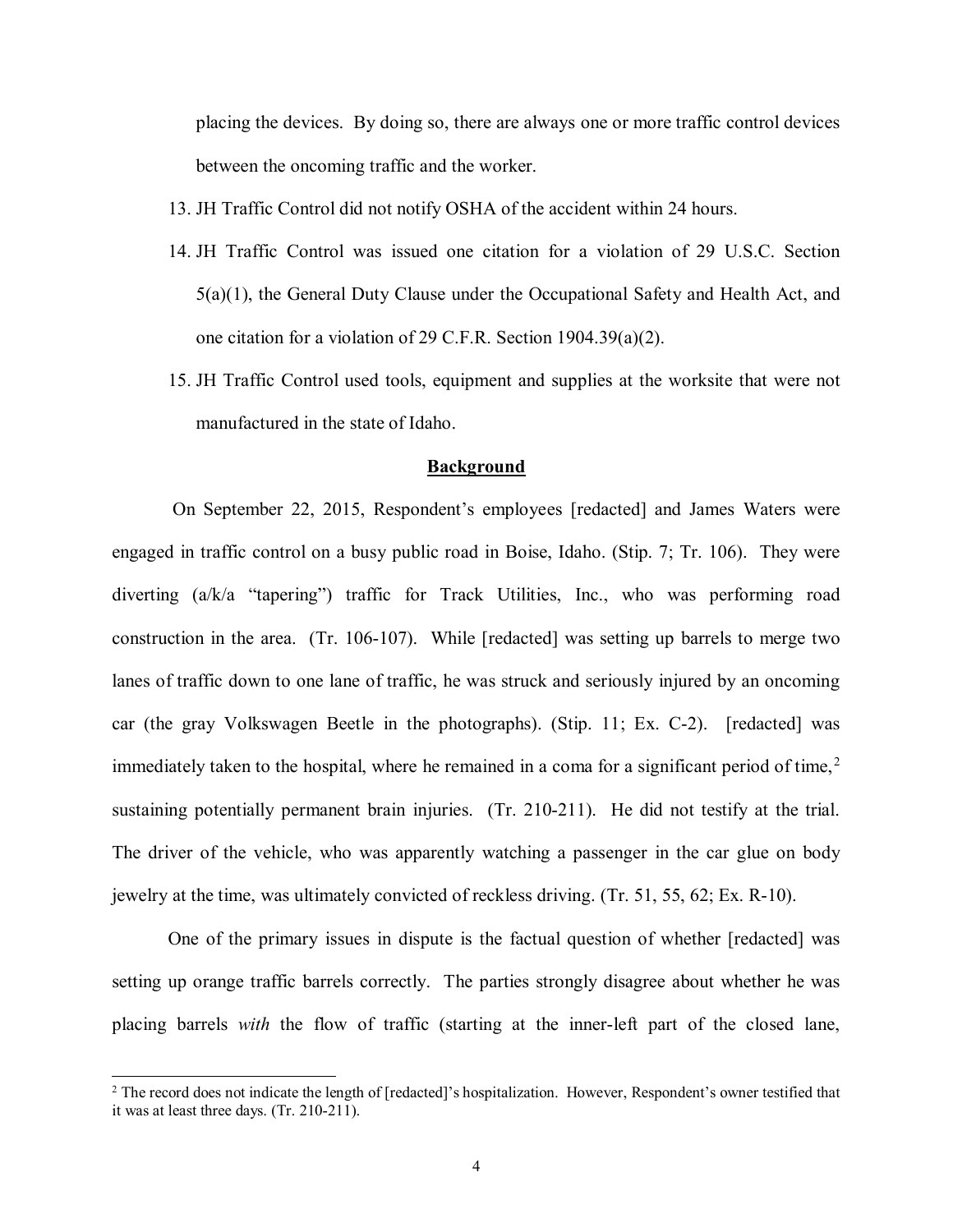progressing to the outer-right part of the closed lane, in the same direction as traffic), or *against* the flow of traffic (starting at the end of the lane closure from the outer-right part of the closed lane, to the inner-left part of the close lane, progressing *against* the direction of traffic). (Tr. 23- 24, 26). The parties do agree that the recognized industry practice is to place barrels from the inner-left part of the closed lane to the outer-right part of the closed lane, *with* the flow of traffic. (Stip. 12; Tr. 162, 184, 217; Exs. C-4.2, C-9, p.6).

Respondent never notified OSHA of the accident on September 22, 2015. (Stip. 13). OSHA learned about the accident two days later through a local newspaper article, and assigned CSHO Korvig to conduct an investigation. (Tr. 105, 140). During the course of her investigation, CSHO Korvig interviewed witnesses, consulted with the Idaho Department of Transportation, and visited the scene of the accident (although everything had been moved by that time). (Tr. 107-109, 124). CSHO Korvig recommended the issuance of the two citation items in dispute at trial: Citation 1, Item 1 which alleges that Respondent failed to protect employees from the hazards associated with crossing live lanes of traffic, and from the dangers of setting up barrels against the flow of traffic; and Citation 2, Item 1 which alleges that Respondent failed to report a work-related employee hospitalization within twenty-four hours. (Tr. 114, 118; Ex. C-3).

#### **Applicable Law**

Citation 1, Item 1 alleges a violation of Section  $5(a)(1)$ , also known as the "general duty" clause." 29 U.S.C. § 654. To establish violation of the general duty clause, Complainant must prove, by a preponderance of the evidence, that: (1) a condition or activity in the workplace presented a hazard; (2) the employer or industry recognized the hazard; (3) the hazard was likely to cause death or serious physical harm; and (4) a feasible and effective means existed to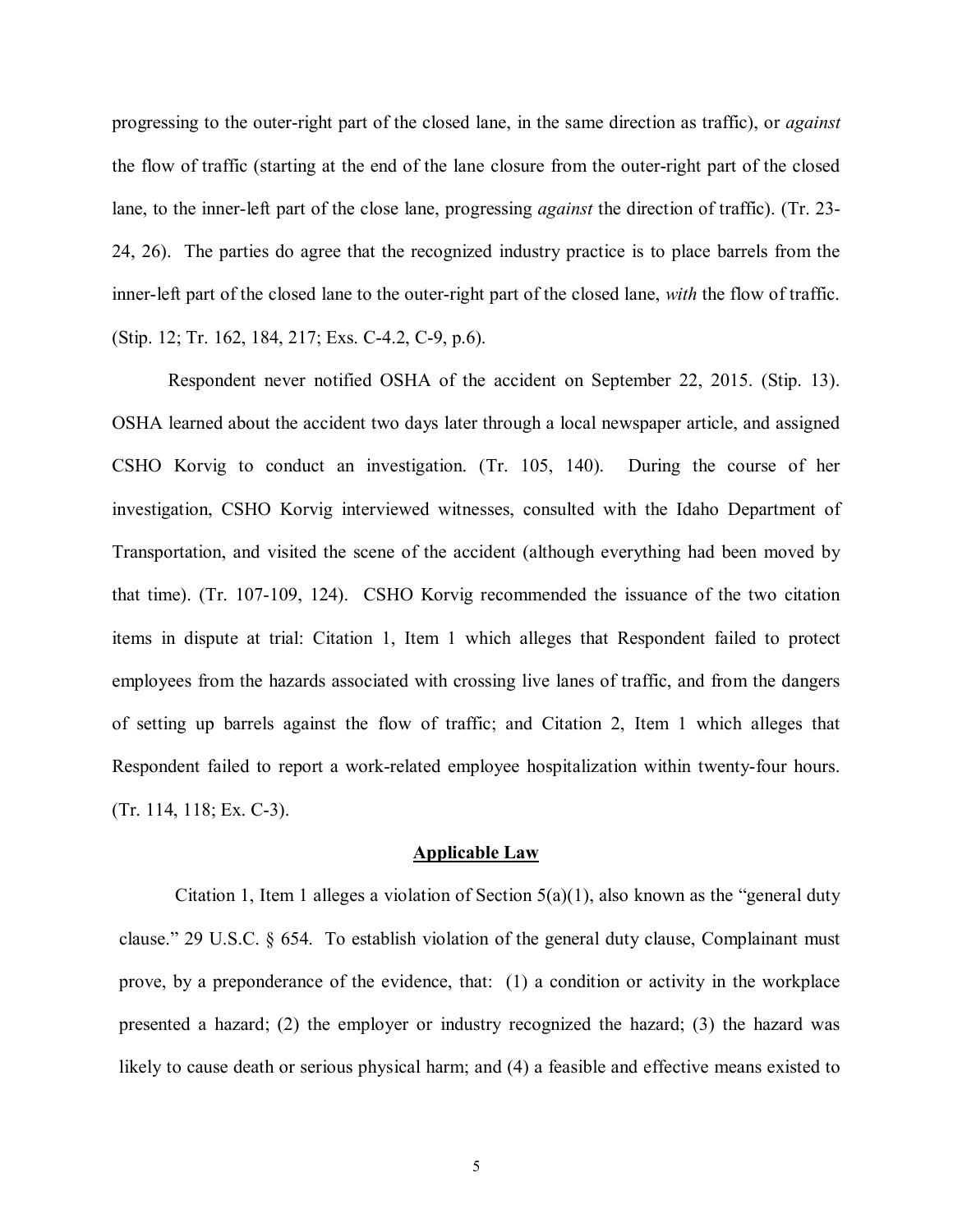eliminate or materially reduce the hazard. *Waldon Healthcare Center*, 16 BNA OSHC 1052 (No. 89-2804, 1993). Complainant must also prove that Respondent knew, or with the exercise of reasonable diligence, could have known, of the violative condition. *Burford's Tree, Inc.,* 22 BNA OSHC 1948 (No. 07-1899, 2010); *Regina Construction Co.,* 15 BNA OSHC 1044 (No. 87-1309, 1991).

Citation 2, Item 1 alleges a violation of a specific regulatory standard. To prove a violation of a specific OSHA standard, Complainant must prove, by a preponderance of the evidence, that: (1) the cited standard applied to the facts; (2) the employer failed to comply with the terms of the cited standard; (3) employees were exposed or had access to the hazard covered by the standard, and (4) the employer had actual or constructive knowledge of the violative condition (*i.e.*, the employer knew, or with the exercise of reasonable diligence could have known). *Atlantic Battery Co.*, 16 BNA OSHC 2131 (No. 90-1747, 1994).

A violation is "serious" if there was a substantial probability that death or serious physical harm could have resulted from the violative condition. 29 U.S.C.  $\delta$  666(k). Complainant need not show that there was a substantial probability that an accident would actually occur; he need only show that *if* an accident occurred, serious physical harm could result. *Phelps Dodge Corp. v. OSHRC*, 725 F.2d 1237, 1240 (9th Cir. 1984). If the possible injury addressed by a regulation is death or serious physical harm, a violation of the regulation is serious. *Mosser Construction*, 23 BNA OSHC 1044 (No. 08-0631, 2010); *Dec-Tam Corp*., 15 BNA OSHC 2072 (No. 88-0523, 1993).

### **Discussion**

#### **Citation 1, Item 1**

Complainant alleged a serious violation of the Act in Citation 1, Item 1 as follows: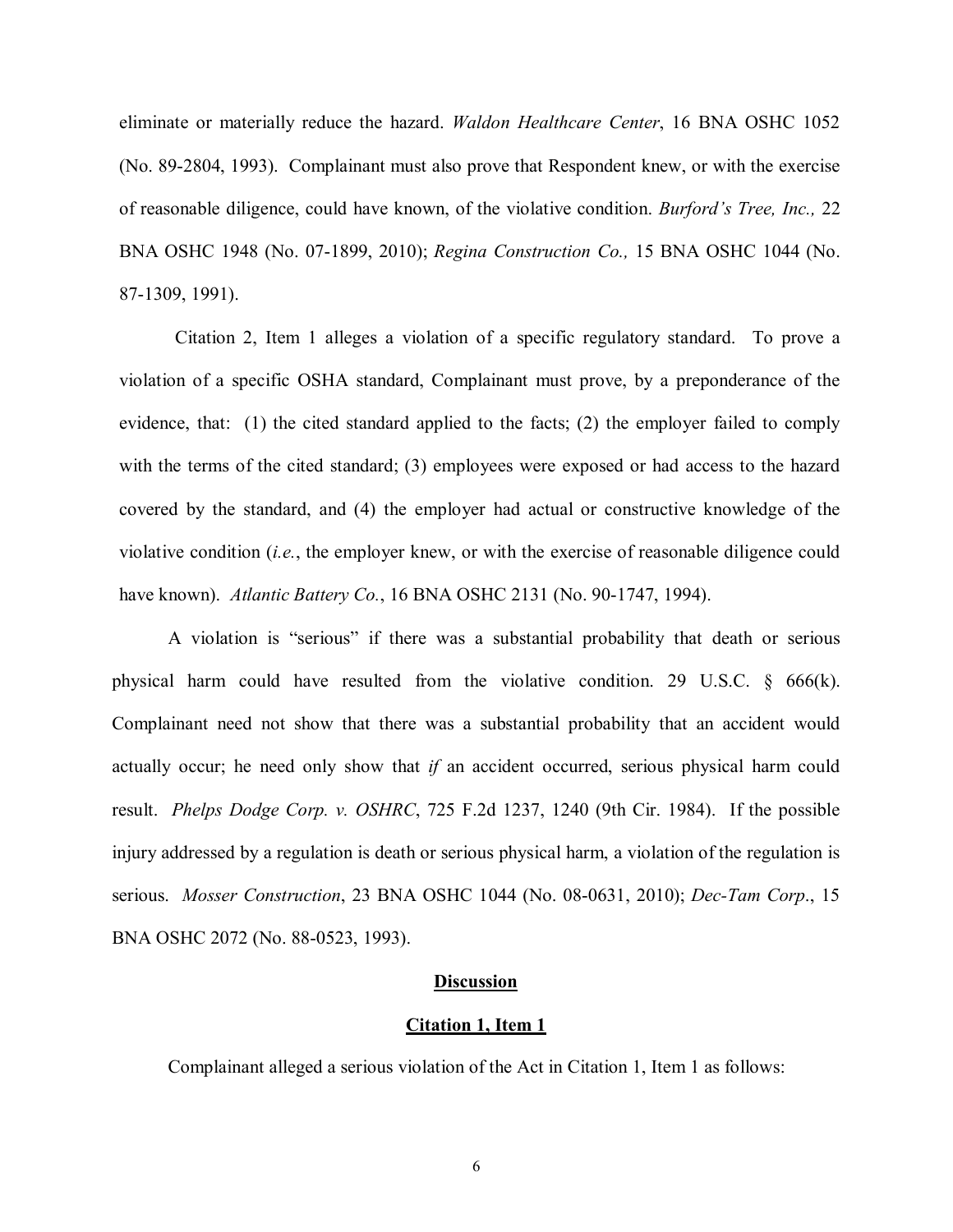*OSH ACT of 1970 Section 5(a)(1): The employer did not furnish employment and a place of employment which were free from recognized hazards that were causing or*  likely to cause death or serious physical harm to employees, in that employees were *exposed to struck by hazards from vehicles:* 

- *(a) Broadway Avenue: On September 22, 2015, and at times prior thereto, employees*  were exposed to the hazards of being struck by public traffic when crossing live *traffic lanes while setting and/or retrieving traffic devices.*
- *(b) Broadway Avenue: On September 22, 2015, and at times prior thereto, employees set up traffic control barriers (candles or barrels) working from the downstream end of the area to be closed.*

*Note: Abatement certification AND supporting documentation are required for this item.*

*Among other methods, feasible means of abatement includes use of trucks to place traffic control devices, shadow vehicles with a truck-mounted attenuator, and/or flaggers to stop traffic until installation is complete. Traffic control devices such as barrels placed starting at the upstream end of traffic in order to prevent vehicles from entering the lane to be closed.*

### **A Condition in the Workplace Presented a Hazard**

 "[H]azards must be defined in a way that apprises the employer of its obligations, and identifies conditions or practices over which the employer can reasonably be expected to exercise control." *Pelron Corp.*, 12 BNA OSHC 1833 (No. 82-388, 1986) (citing *Davey Tree*, 11 BNA OSHC 1898, 1899 (No. 77-2350, 1984)). "A safety hazard at the worksite is a condition that creates or contributes to an increased risk that an event causing death or serious bodily harm to employees will occur." *Baroid Div. of NL Indust., Inc.*, 660 F.2d 439, 444 (10th Cir. 1981). Complainant does not have to prove the cause of a particular accident in order to establish that a condition violated the Act. *See Williams Enters. Inc.*, 13 BNA OSHC 1249 (No. 85-355, 1987) ("We have many times held . . . that the cause of an accident is not necessarily relevant to whether a standard was violated."). Indeed, "it is the hazard, not the specific incident that resulted in injury . . . that is the relevant consideration in determining the existence of a recognized hazard." *Kelly Springfield Tire Co.*, 1982 WL 917447 (O.S.H.R.C., No. 78-4555,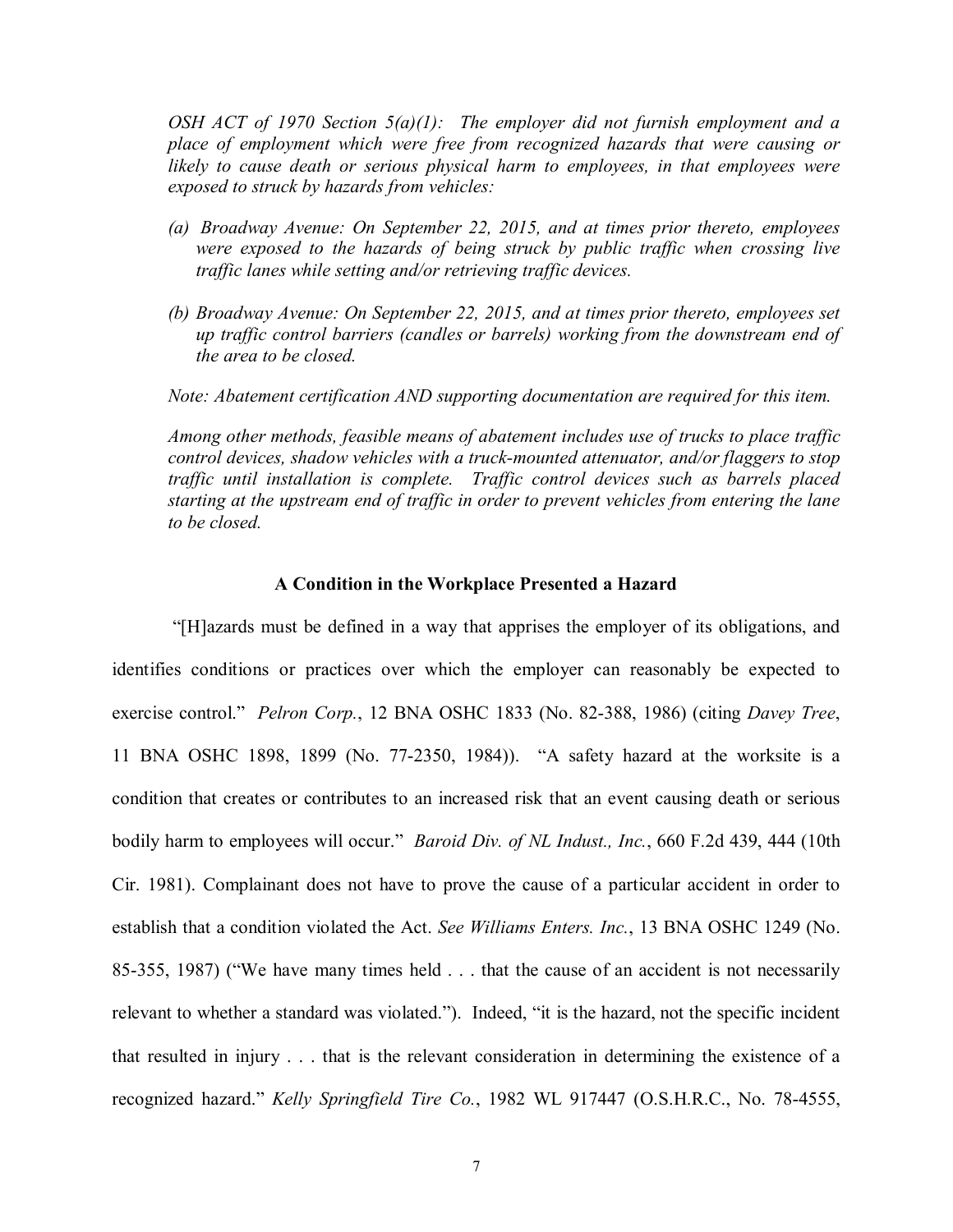1982), *aff'd* 729 F.2d 317 (5th Cir. 1984). It is also true, however, that an accident may demonstrate that a condition presented a hazard to employees. *Coleco Industries, Inc.*, 14 BNA OSHC 1961 (No. 84-546, 1991).

Complainant identified two hazardous conditions in Citation 1, Item 1. The first, instance (a), alleges that Respondent's employees were crossing live lanes of traffic. It is undisputed that Respondent's employees were crossing (on foot) a live lane of traffic to retrieve and place the traffic control barrels. (Stip. 10; Tr. 28). The barrels were staged along the sidewalk on the right side of the far right lane. (Tr. 44; Exs. C-2.4, C-2.7). In order to place those barrels in the far left lane (the lane being closed), employee James Waters had to retrieve each barrel from the sidewalk, cross the live traffic lane, and take each one over to [redacted] in the left lane for placement. (Stip. 10; Ex. C-2.4, C-2.7). This exposed Mr. Waters to the hazard of being struck by oncoming cars in a live traffic lane. Complainant established the existence of a hazardous condition in instance (a).

Complainant's second hazard allegation, in instance (b), was that Respondent's employee [redacted] was placing the barrels *against* the flow of traffic. Complainant alleges he started at the arrow board trailer, sett barrels at the end of the lane closure first, then progressed towards oncoming traffic with the intention (had the accident not occurred) of eventually placing the last barrel at the beginning of the lane closure. (Tr. 24). Only one witness who testified at trial had personal knowledge of the actions of [redacted] in the moments leading up to the accident: Respondent's employee James Waters. (Tr. 36). None of the other witnesses who testified about what happened were actually there at the time. None of the other witnesses who testified about what they *thought* happened were very convincing.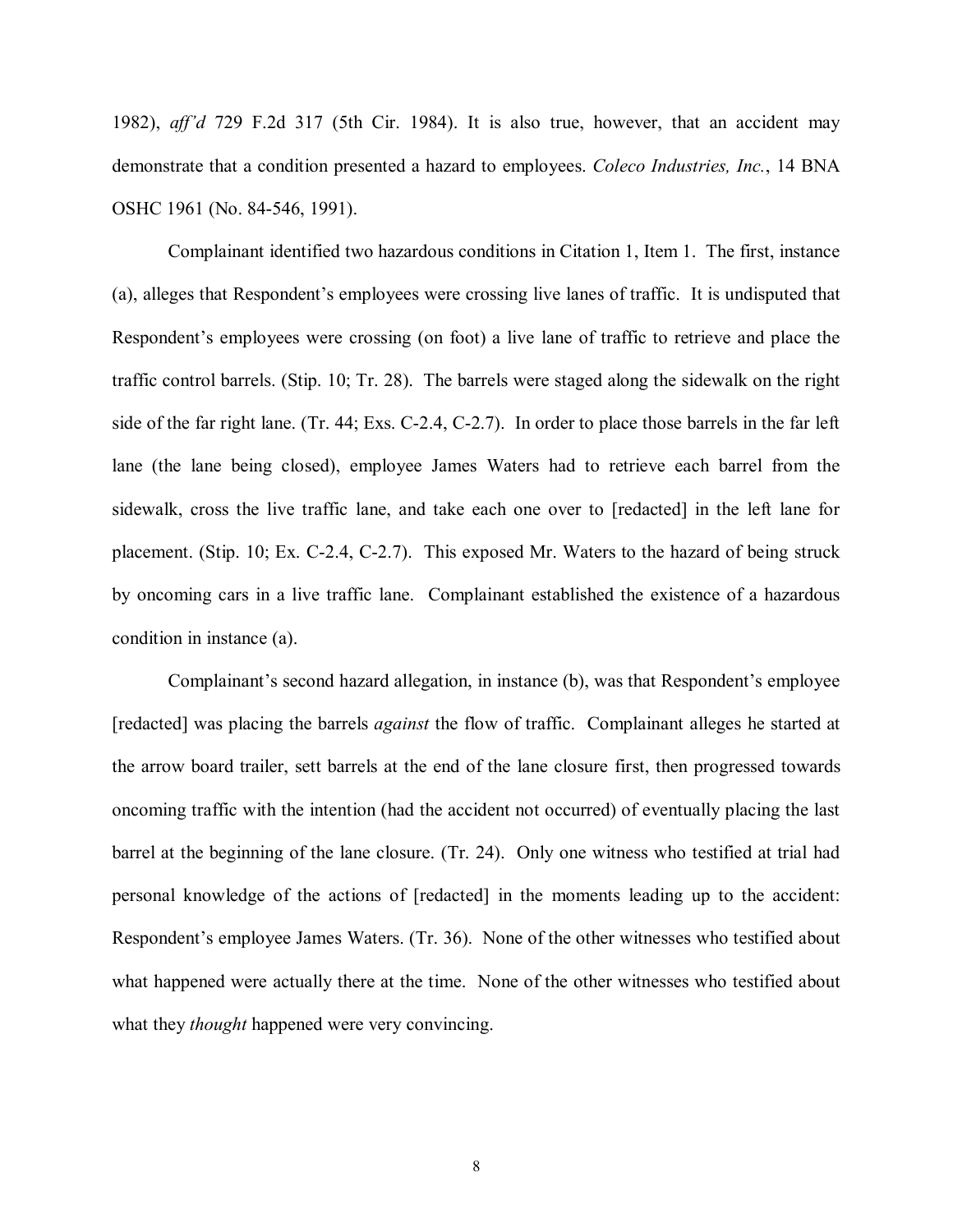Detective Ransom was one of the Boise police officers called out to the accident. (Tr. 34). He interviewed James Waters at the scene. (Tr. 36-37). Complainant referred Detective Ransom to one sentence in his report, which Complainant submits proves that [redacted] was setting barrels out *against* the flow of traffic: "James indicated that [redacted] had just placed the third barrel and James was walking to the fourth to prepare it when he observed [redacted] get struck by the Volkswagen Beetle..." (Tr. 37-38; Ex. R-6, p. 897). Almost 1 ½ years after the incident, Detective Ransom interpreted the meaning of "first barrel" to be the one closest to the arrow board, and the "third barrel" to be the one furthest away from the arrow board. (Tr. 38). Detective Ransom testified that [redacted] was located near the "third barrel" when he was struck by the car, and that his body was thrown in the general direction of the "first barrel." (Tr. 41-43; Ex. C-6). He certainly had no personal knowledge of how, and in what order, the traffic control barrels were set out. Understandably, the larger focus of Detective Ransom's investigation was the car's driver, rather than the actions of the injured road worker. (Ex. R-6). It also appeared to the Court that there may have been miscommunication between James Waters and Officer Ransom concerning the meaning of "first barrel" and "third barrel", given Mr. Water's testimony (discussed below).

Officer Harms was another Boise police officer who was dispatched to the scene of the accident. (Tr. 72). He prepared an accident reconstruction report. (Ex. R-8). Officer Harms concluded that two barrels had been placed in front of the arrow board, with a third barrel being placed at the time [redacted] was struck. (Tr. 77). He also concluded, although he was not present at the time of the accident and did not interview any witnesses, that "[redacted] had started to place the barrels closest to the arrow board and was working south away from the arrow board." (Tr. 75, 86, 90; Ex. R-8, p. 3). When asked which barrel was the "third barrel,"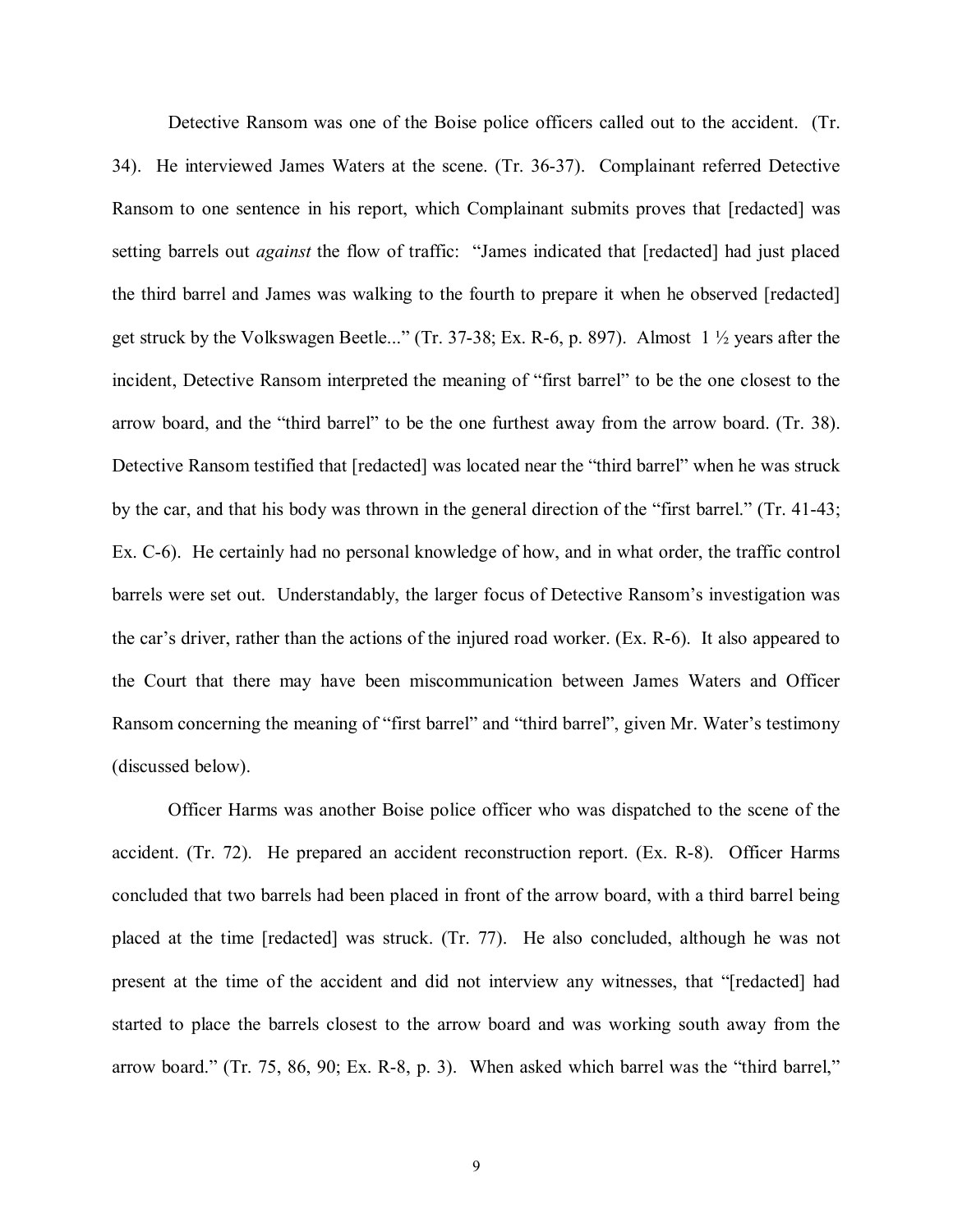Officer Harms said, "I'm going with the third barrel would be the one farthest south of the arrow board." (Tr. 90). He later added, "I was going by [what] the people had said[,] he started at the arrow board, so I would say that-- for me  $-$  I would say that was barrel 1. Then the next one south would be barrel 2, and the next one south would be barrel 3." (Tr. 91-92). It was apparent to the Court that he did not know how, or in what order, the barrels were actually set out.

Although CSHO Korvig also concluded that [redacted] was placing traffic control barrels *against* traffic, her entire decision was based on the police reports and unspecified witness reports. (Tr. 127). She was not present at the accident, did not observe the location of the employees at the time, the layout of the traffic control barrels, the arrow board, or other equipment because they had been moved by the time OSHA was notified. (Tr. 124-125, 127, 129). One of the barrels had also been struck by the vehicle, causing it to be moved an unknown distance, and in an unknown direction, prior to the police photographs being taken. (Tr. 89; Ex.  $C-2.1$ ).

Joie Henington, Respondent's owner, also speculated based upon those same police photographs, police reports, and discussions with James Waters, as to how [redacted] was setting out the traffic control barrels that evening. (Tr. 187-189). She believes that [redacted] was just starting to set out the barrels when the accident occurred, that he was setting them *with* the flow of traffic, and that his plan from the layout in the photos was to move the arrow board down the road, as he continued to set out more barrels. (Tr. 207-209. 212-216, 218).

In reviewing the entire record, including the speculative testimony and inconsistent theories about how [redacted] was setting out barrels, the Court is left with the testimony of the one witness who was actually at the jobsite when the accident occurred: James Waters. He personally observed how and in what direction the barrels were being placed that night. (Tr. 230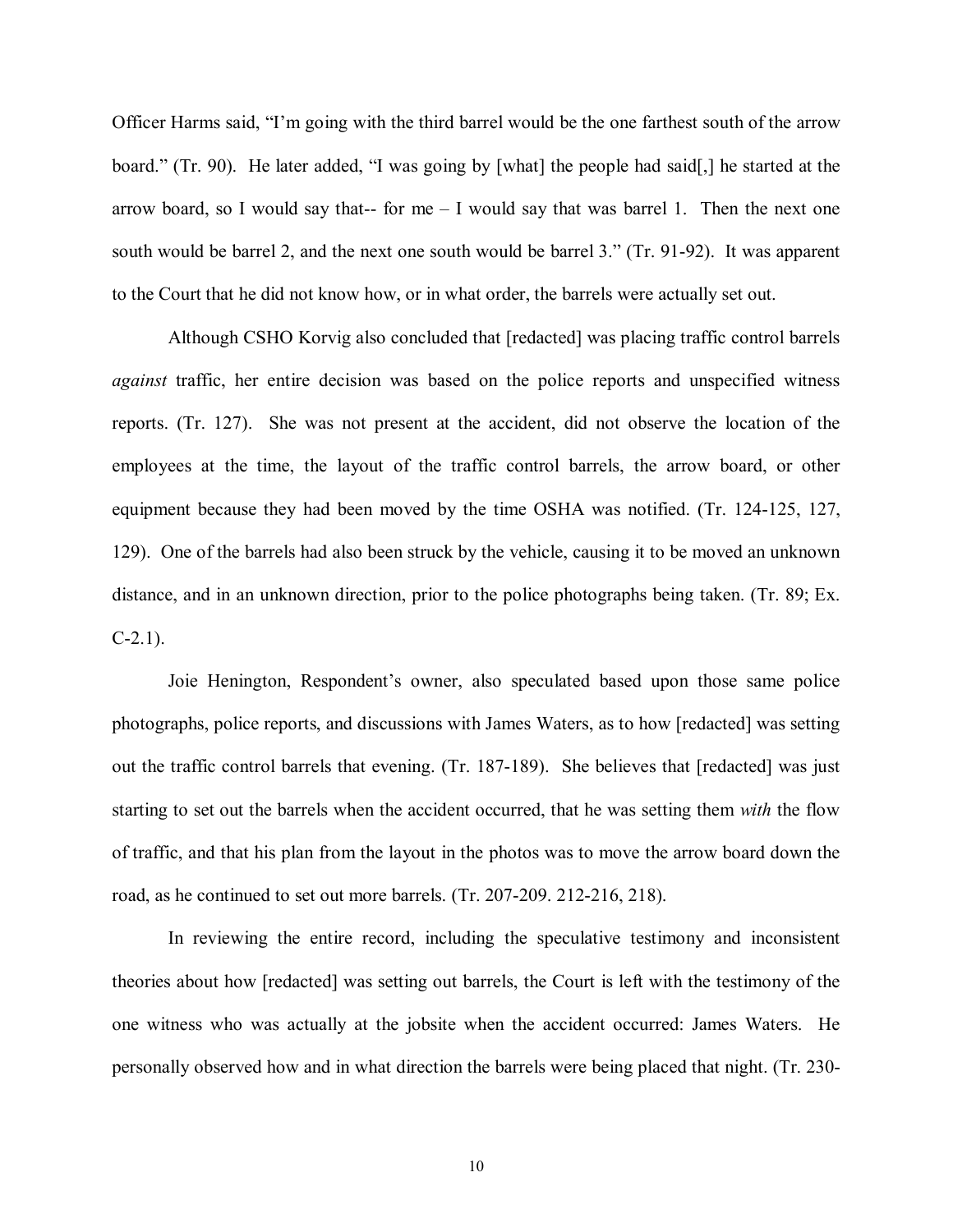231). James Waters testified that [redacted] was placing the barrels correctly, *with* the flow of traffic, and was in the process of going back to "barrel 1" to readjust it when he was struck by the car. (Tr. 233-234). In reference to the photograph labeled C-2.1, he testified that the closest barrel (lying down) is what he called "barrel 1." The next (middle) barrel in the photograph was "barrel 2" and the furthest barrel in the photograph was "barrel 3." (Tr. 233; Ex. C-2.1). James Waters further testified that there was no doubt in his mind as to the order [redacted] was setting out the barrels that night – and that he always did it the right way. (Tr. 244). "He was behind that barrel [the one laying down in the picture] coming up to readjust it, reposition it back over just a little bit, just scoot it over a little bit to get it where it could be seen better." (Tr. 245; Ex. C-2.1). The Court credits the testimony of James Waters - the only witness with actual, direct knowledge of [redacted]'s actions in the minutes before he was struck – that barrels were being placed *with* the flow of traffic, and that [redacted] was only located by the first placed barrel at the time of the accident because he was adjusting it from its initial location.

Accordingly, Complainant failed to prove, by a preponderance of the evidence, that Respondent's employees were exposed to the hazard of placing traffic control barrels starting at the downstream end of the lane to be closed (*against* oncoming traffic). Citation 1, Item 1, instance (b), will be vacated.

#### **Respondent and the Industry Recognized the Hazard**

According to the Commission, a hazard is recognized when either the cited employer or its industry recognizes the risk of harm from the cited conditions. *Arcadian Corp.*, 20 BNA OSHC 2001 (No. 93-0628, 2004). Amy Bower, a certified Traffic Control Supervisor with the Idaho Department of Transportation, who has been working in this industry for 36 years, testified that it is never acceptable for workers to cross live lanes of traffic. That is never a safe practice.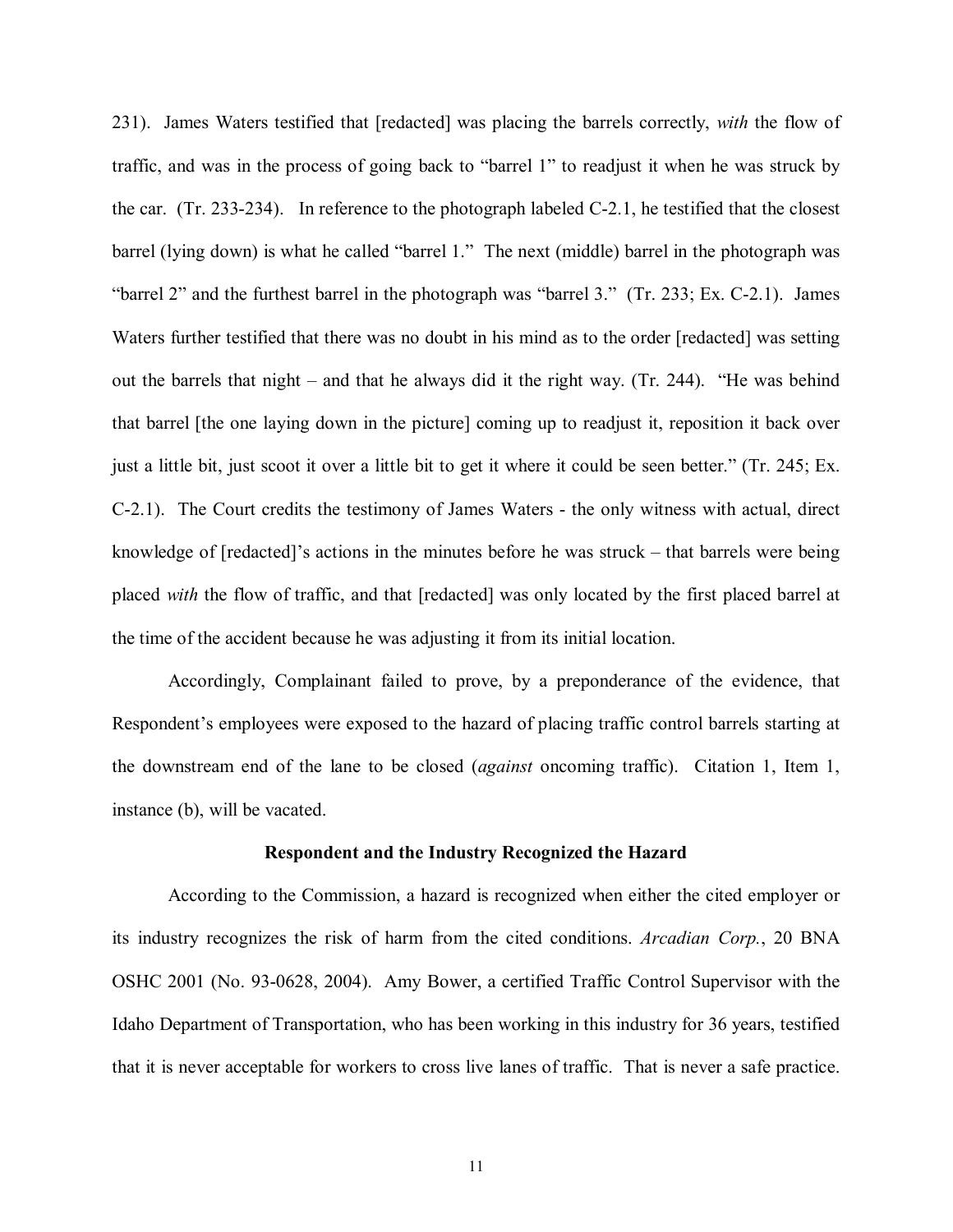(Tr. 164, 174-175). Ms. Bower's testimony on this industry standard was not disputed. The Court finds that Complainant established that the traffic control industry recognizes the hazard of road workers crossing (on foot) live lanes of traffic, as alleged in instance (a) of Citation 1, Item 1.

### **The Hazard was Likely to Cause Death or Serious Physical Harm**

Complainant need not prove that an accident itself was likely; rather, he only needs to prove "that *if* an accident were to occur, death or serious physical harm would be the likely result." *Beverly Enters., Inc.*, 19 BNA OSHC 1161 (No. 91-3144 *et al.*, 2000). Crossing live lanes of traffic to retrieve barrels for placement could easily result in an employee being struck and seriously injured or killed. Thus, the Court finds that the hazard identified in instance (a) was likely to cause death or serious physical harm, and, as such, the violation is properly characterized as serious.

### **A Feasible and Effective Means Existed to Abate the Hazard**

In order to establish a violation of the general duty clause, Complainant must "'specify the proposed abatement measures and demonstrate both that the measures are capable of being put into effect and that they would be effective in materially reducing the incidence of the hazard.'" *Arcadian Corp.*, *supra*. "Feasible means of abatement are established if 'conscientious experts, familiar with the industry' would prescribe those means and methods to eliminate or materially reduce the recognized hazard." *Id.* (quoting *Pepperidge Farm, Inc.*, 17 BNA OSHC 1993).

The Court finds that there were multiple feasible means of abatement with respect to the hazard identified in instance (a). First, the traffic control barrels could have been staged on the left side of the left lane (the lane being closed). Therefore, none of Respondent's employees would have had to cross the right (active) lane of traffic. Second, the barrels could have been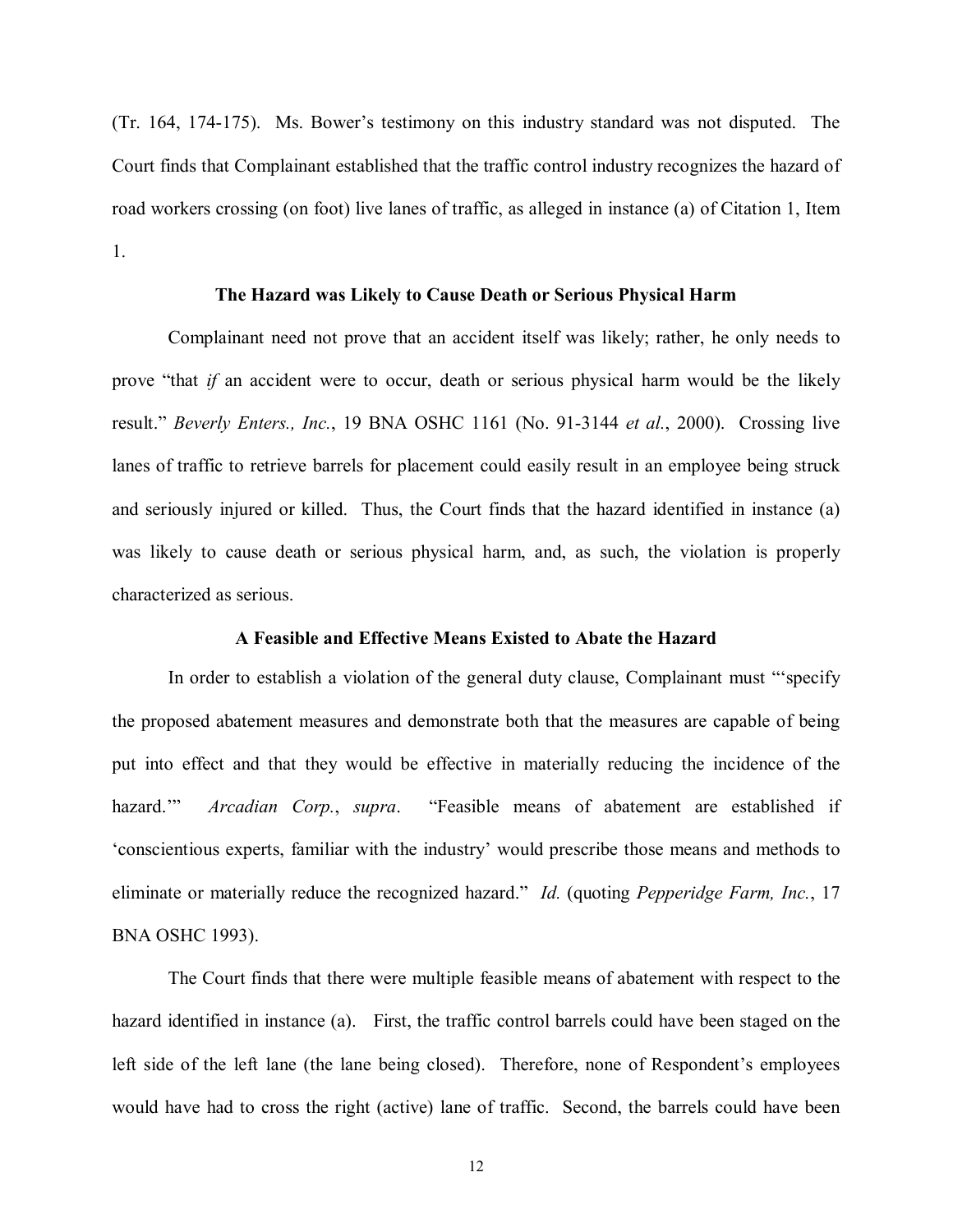stacked on the back of a truck, and set out from a rider within the truck. (Tr. 164; Ex. C-10). Therefore, none of Respondent's employees would have had to cross a live lane of traffic. Third, a flagger could have been used to stop all traffic temporarily while the barrels were retrieved and set out. (Tr. 133). The Court finds that Complainant established feasible means of abating the hazard in Citation 1, Item 1, instance (a).

### **Complainant Failed to Prove Knowledge of the Violative Condition**

In addition to proving the existence of a recognized, abatable hazard under Section  $5(a)(1)$ , Complainant must also prove that Respondent knew or, with the exercise of reasonable diligence, could have known of the violative condition. *Burford's Tree* and *Regina Construction supra.* Complainant conceded that Respondent did not have actual knowledge of the conditions in Citation 1, Item 1. (*Sec'y Brief*, p. 19). Instead, Complainant argued that Respondent, with the exercise of reasonable diligence, could have known that Respondent's employees were crossing live lanes of traffic that night.

Reasonable diligence, according to the Commission, "involves several factors, including an employer's 'obligation to inspect the work area, to anticipate hazards to which employees may be exposed, and to take measures to prevent the occurrence.'" *Frank Swidzinski Co.*, 9 BNA OSHC 1230 (No. 76-4627, 1981). "Other factors indicative of reasonable diligence include adequate supervision of employees, and the formulation and implementation of adequate training programs and work rules to ensure that work is safe." *Pride Oil Well Svc*., 15 BNA OSHC 1809 (No. 87-692, 1992).

Ms. Henington, who is the sole owner of Respondent and has exclusive responsibility for all hiring and firing, was not present at the worksite that evening. (Stips. 3, 4; Tr. 185). Therefore, she did not have personal knowledge of her employees crossing live lanes of traffic to

13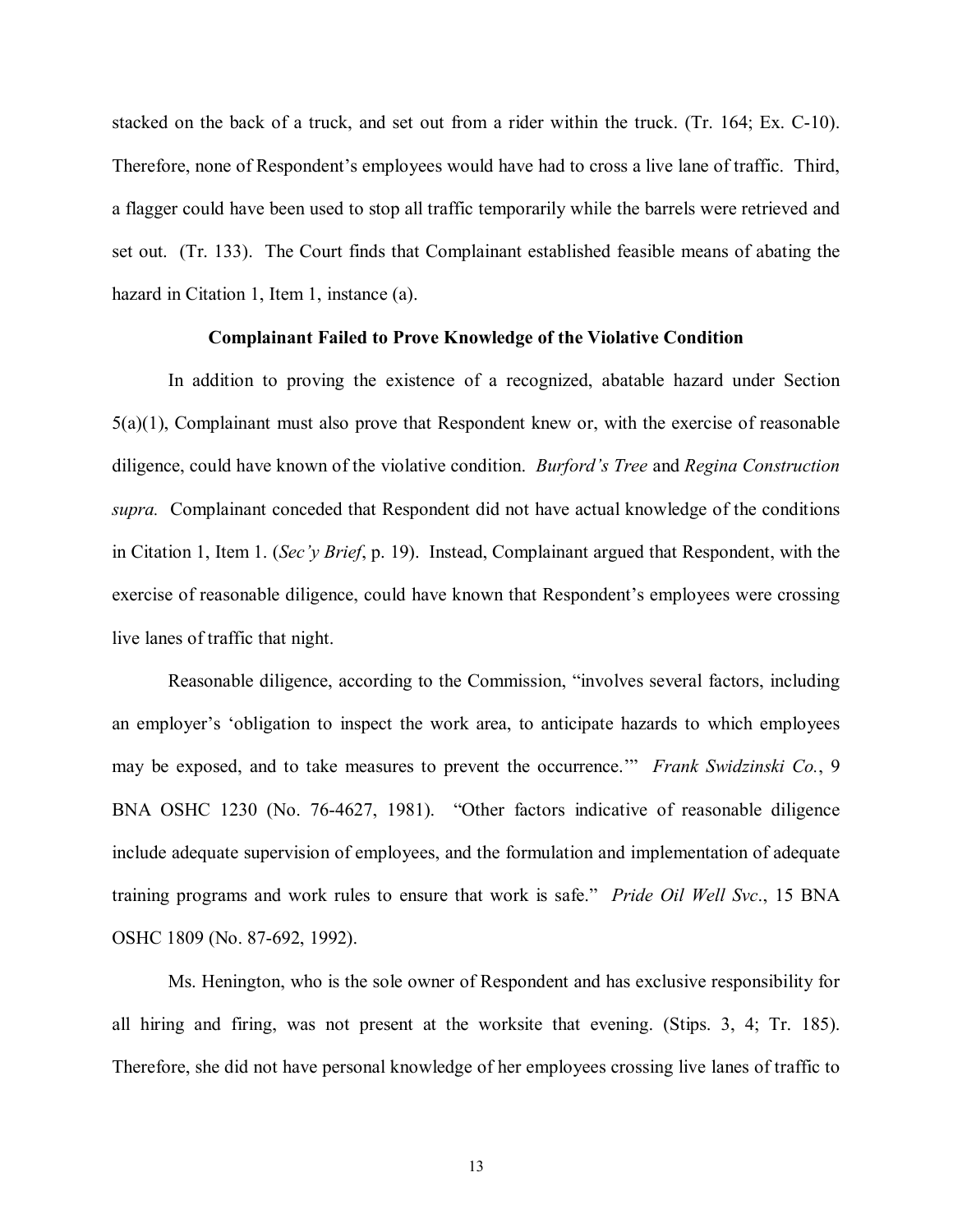retrieve barrels. There is no evidence in the record that either [redacted] or James Waters were supervisors or managers for Respondent. [redacted], a certified Traffic Flagger, was the designated setup/maintenance worker, and James Waters was the designated driver. (Tr. 183). Ms. Henington had personally trained [redacted] for two years to make sure that he understood traffic control procedures, and could manage traffic according to the rules, before he could work a job without her. (Tr. 184-185). Even after two years of training, she checked on her employees periodically, sometimes from a distance with binoculars, to make sure they were doing things correctly. (Tr. 185, 198). She testified that her employees never knew when she might show up at one of Respondent's traffic control jobsites. (Tr. 198). She also testified that she was actually driving to this jobsite at the time of the accident to check on the employees and the job. (Tr. 185). Despite two years of training, unannounced in-person visits to jobs, and occasional monitoring of jobs with binoculars from a distance, she never observed them set up traffic control barrels incorrectly. (Tr. 185). The Court finds that Respondent exercised reasonable diligence in monitoring its jobsites for the use of proper traffic control techniques by its employees.

Given that the condition in Citation 1, Item 1, instance (a), of crossing a live lane of traffic to retrieve three barrels, could only have taken a few minutes, Ms. Henington had no way of knowing that it had happened. Therefore, there will be no finding of constructive knowledge of the violative condition in instance (a). In addition, even if Complainant had proven the existence of the hazard alleged in instance (b) (discussed above), it failed to prove constructive knowledge of that condition as well.

Thus, as Respondent did not have actual or constructive knowledge of hazardous conditions alleged in Citation 1, Item 1, it will be vacated.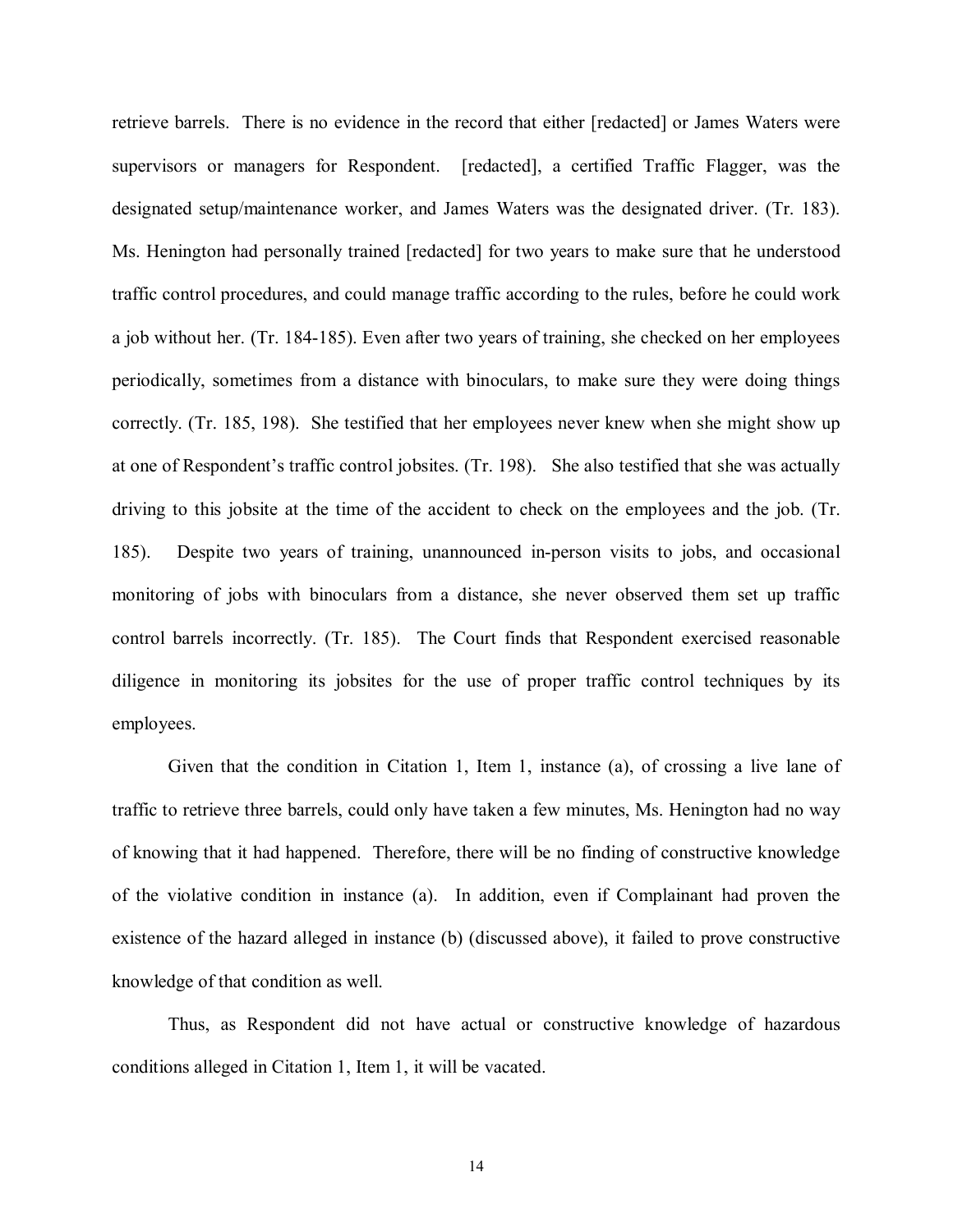# **Citation 2, Item 1**

Complainant alleged an other-than-serious violation of the Act in Citation 2, Item 1 as follows:

*29 C.F.R. § 1904.39(a)(2): Within twenty-four (24) hours after the in-patient hospitalization of one or more employees[3](#page-14-0) amputation or an employee's loss of an eye, as a result of a work-related incident, the employer did not report the inpatient hospitalization, amputation, or loss of an eye to OSHA.*

*(a) The employer did not report to OSHA a work-related injury of a worker resulting in a hospitalization on September 22, 2015. The worker was performing maintenance activities for traffic control and was struck by a vehicle.*

Respondent stipulated to the occurrence of the violation alleged in Citation 2, Item 1, and

argued only that the proposed penalty for the violation was excessive. (Stip. 13; Tr. 28-29; *Resp.* 

*Brief*, p. 10).

 $\overline{a}$ 

# **Penalty**

In calculating appropriate penalties for affirmed violations, Section  $17(i)$  of the Act requires the Commission give due consideration to four criteria: (1) the size of the employer's business, (2) the gravity of the violation, (3) the good faith of the employer, and (4) the employer's prior history of violations. Gravity is the primary consideration and is determined by the number of employees exposed, the duration of the exposure, the precautions taken against injury, and the likelihood of an actual injury. *J.A. Jones Construction Co.*, 15 BNA OSHC 2201 (No. 87-2059, 1993). It is well established that the Commission and its Judges conduct *de novo* penalty determinations and have full discretion to assess penalties based on the facts of each case and the applicable statutory criteria. *Valdak Corp*., 17 BNA OSHC 1135 (No. 93-0239, 1995); *Allied Structural Steel*, 2 BNA OSHC 1457 (No. 1681, 1975).

<span id="page-14-0"></span> $3$  The Court notes that, although the occurrence of this violation is stipulated, the language of Citation 2, Item 1 does not accurately reflect the language of the cited standard. 29 C.F.R. §1904.39(a)(2) reads: "Within twenty-four (24) hours after the in-patient hospitalization of one or more employees *or an employee's* amputation or an employee's loss of an eye..."